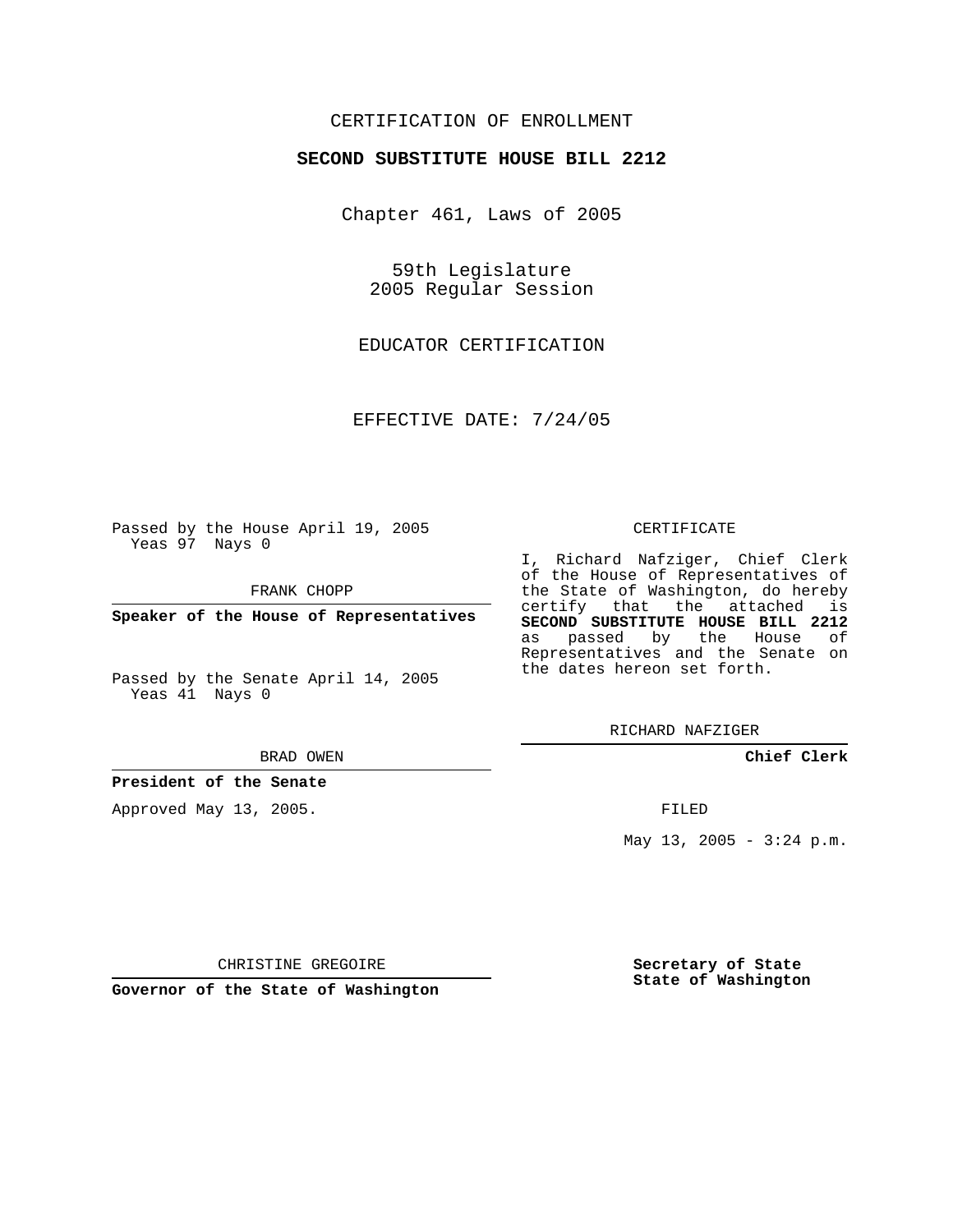## **SECOND SUBSTITUTE HOUSE BILL 2212** \_\_\_\_\_\_\_\_\_\_\_\_\_\_\_\_\_\_\_\_\_\_\_\_\_\_\_\_\_\_\_\_\_\_\_\_\_\_\_\_\_\_\_\_\_

\_\_\_\_\_\_\_\_\_\_\_\_\_\_\_\_\_\_\_\_\_\_\_\_\_\_\_\_\_\_\_\_\_\_\_\_\_\_\_\_\_\_\_\_\_

AS AMENDED BY THE SENATE

Passed Legislature - 2005 Regular Session

**State of Washington 59th Legislature 2005 Regular Session By** House Committee on Appropriations (originally sponsored by Representatives Hunter, Cox, Haigh, Talcott and Lantz)

READ FIRST TIME 03/07/05.

 AN ACT Relating to educator certification; amending RCW 28A.410.090; and adding a new section to chapter 28A.415 RCW.

BE IT ENACTED BY THE LEGISLATURE OF THE STATE OF WASHINGTON:

 NEW SECTION. **Sec. 1.** A new section is added to chapter 28A.415 RCW to read as follows:

 (1) All credits earned in furtherance of degrees earned by certificated staff, that are used to increase earnings on the salary schedule consistent with RCW 28A.415.023, must be obtained from an educational institution accredited by an accrediting association recognized by rule of the state board of education.

 (2) The office of the superintendent of public instruction shall verify for school districts the accreditation status of educational institutions granting degrees that are used by certificated staff to increase earnings on the salary schedule consistent with RCW 28A.415.023.

 (3) The office of the superintendent of public instruction shall provide school districts with training and additional resources to ensure they can verify that degrees earned by certificated staff, that are used to increase earnings on the salary schedule consistent with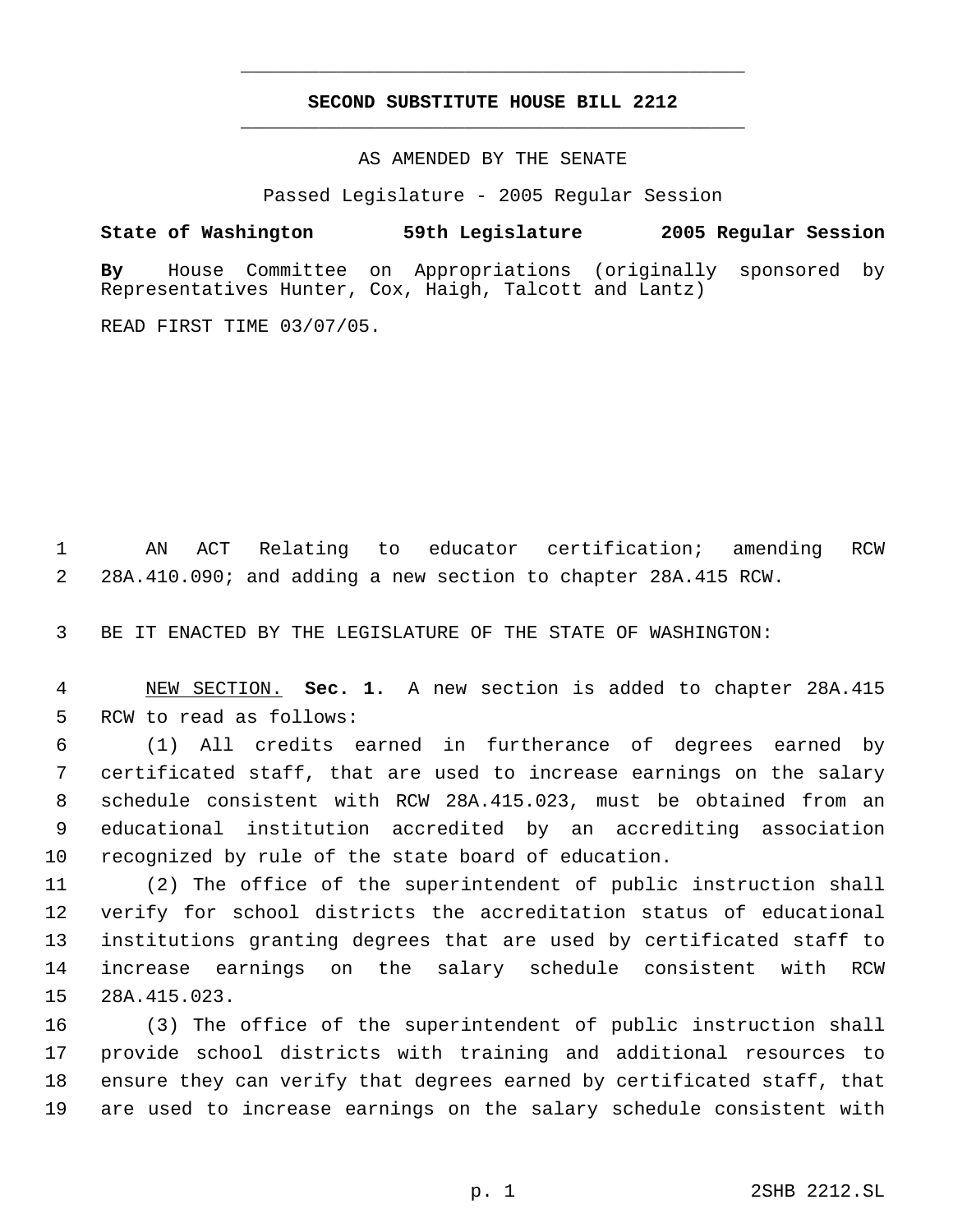RCW 28A.415.023, are obtained from an educational institution accredited by an accrediting association recognized by rule of the state board of education.

 (4)(a) No school district may submit degree information before there has been verification of accreditation under subsection (3) of this section.

 (b) Certificated staff who submit degrees received from an unaccredited educational institution for the purposes of receiving a salary increase shall be fined three hundred dollars. The fine shall be paid to the office of the superintendent of public instruction and used for costs of administering this section.

 (c) In addition to the fine in (b) of this subsection, certificated staff who receive salary increases based upon degrees earned from educational institutions that have been verified to be unaccredited must reimburse the district for any compensation received based on these degrees.

 **Sec. 2.** RCW 28A.410.090 and 2004 c 134 s 2 are each amended to read as follows:

 (1) Any certificate or permit authorized under the provisions of this chapter, chapter 28A.405 RCW, or rules promulgated thereunder may be revoked or suspended by the authority authorized to grant the same based upon a criminal records report authorized by law, or upon the complaint of any school district superintendent, educational service district superintendent, or private school administrator for immorality, violation of written contract, unprofessional conduct, intemperance, or crime against the law of the state.

 If the superintendent of public instruction has reasonable cause to believe that an alleged violation of this chapter or rules adopted under it has occurred based on a written complaint alleging physical abuse or sexual misconduct by a certificated school employee filed by a parent or another person, but no complaint has been forwarded to the superintendent by a school district superintendent, educational service district superintendent, or private school administrator, and that a school district superintendent, educational service district superintendent, or private school administrator has sufficient notice of the alleged violation and opportunity to file a complaint, the superintendent of public instruction may cause an investigation to be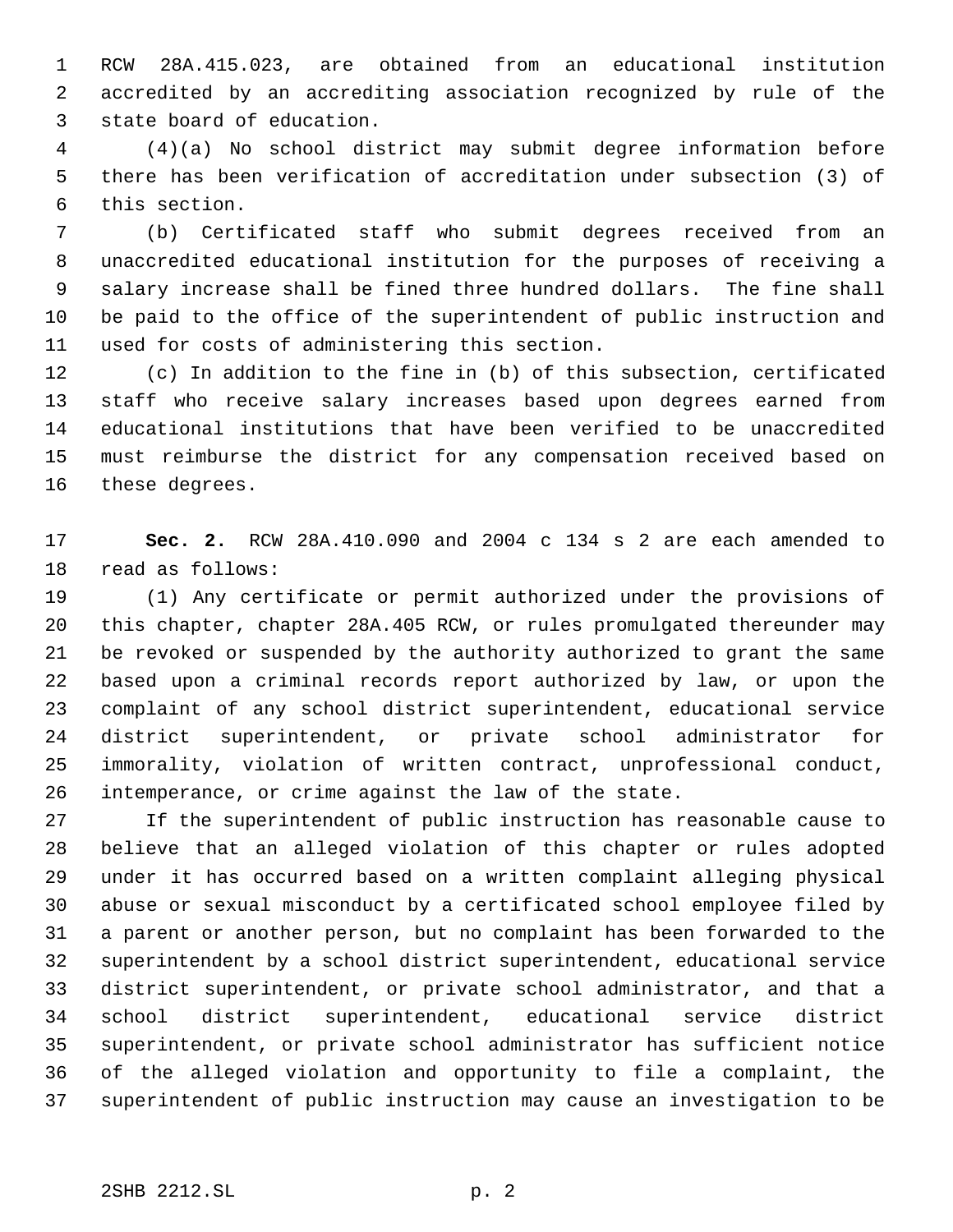made of the alleged violation, together with such other matters that may be disclosed in the course of the investigation related to certificated personnel.

 (2) A parent or another person may file a written complaint with the superintendent of public instruction alleging physical abuse or sexual misconduct by a certificated school employee if:

 (a) The parent or other person has already filed a written complaint with the educational service district superintendent concerning that employee;

 (b) The educational service district superintendent has not caused an investigation of the allegations and has not forwarded the complaint to the superintendent of public instruction for investigation; and

 (c) The written complaint states the grounds and factual basis upon which the parent or other person believes an investigation should be conducted.

 (3) Any such certificate or permit authorized under this chapter or chapter 28A.405 RCW shall be revoked by the authority authorized to grant the certificate upon a guilty plea or the conviction of any felony crime involving the physical neglect of a child under chapter 9A.42 RCW, the physical injury or death of a child under chapter 9A.32 or 9A.36 RCW (excepting motor vehicle violations under chapter 46.61 RCW), sexual exploitation of a child under chapter 9.68A RCW, sexual offenses under chapter 9A.44 RCW where a minor is the victim, promoting prostitution of a minor under chapter 9A.88 RCW, the sale or purchase of a minor child under RCW 9A.64.030, or violation of similar laws of another jurisdiction. The person whose certificate is in question shall be given an opportunity to be heard. Mandatory permanent revocation upon a guilty plea or the conviction of felony crimes specified under this subsection shall apply to such convictions or guilty pleas which occur after July 23, 1989. Revocation of any certificate or permit authorized under this chapter or chapter 28A.405 RCW for a guilty plea or criminal conviction occurring prior to July 23, 1989, shall be subject to the provisions of subsection (1) of this section.

 (4)(a) Any such certificate or permit authorized under this chapter or chapter 28A.405 RCW shall be suspended or revoked, according to the provisions of this subsection, by the authority authorized to grant the certificate upon a finding that an employee has engaged in an